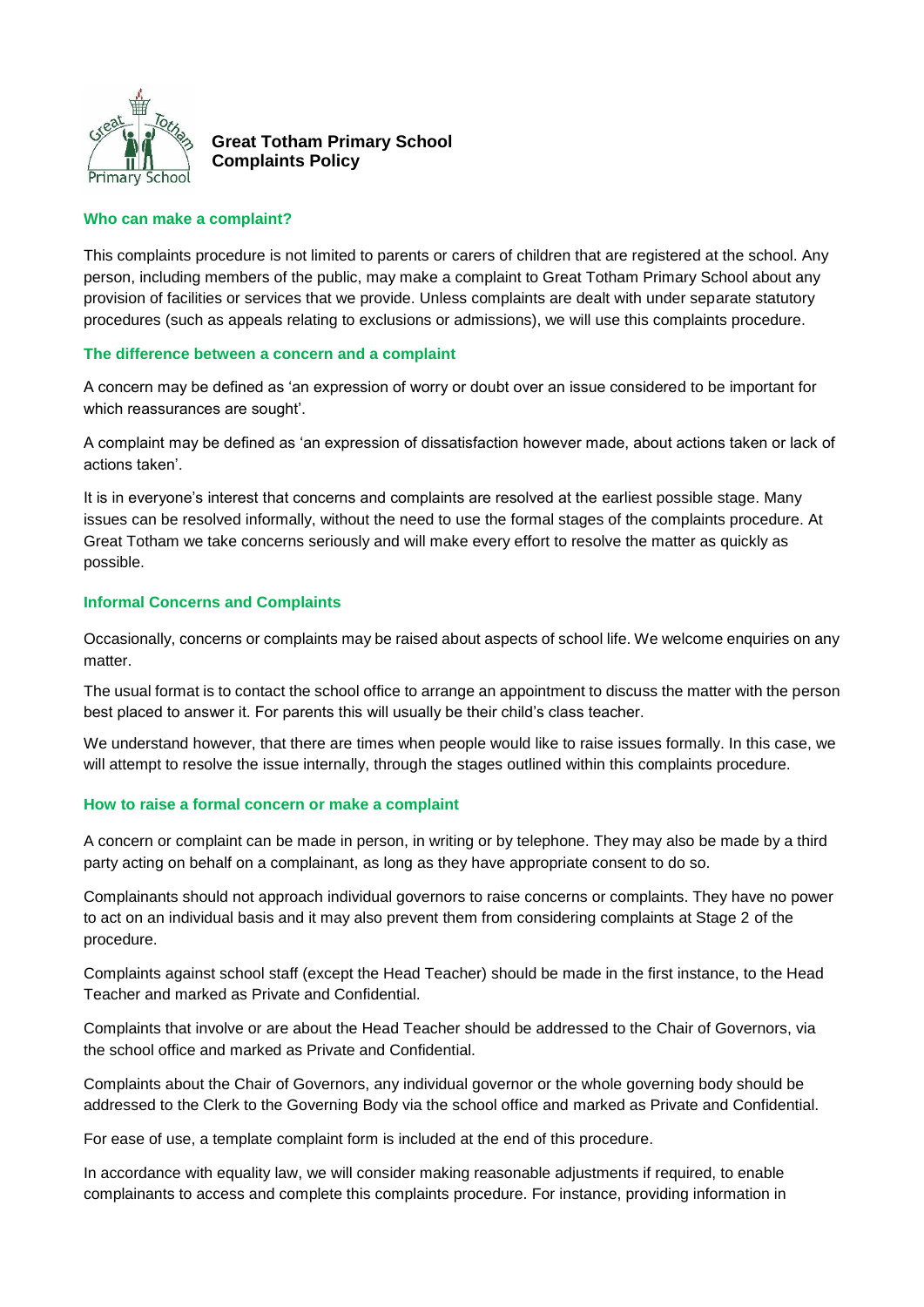alternative formats, assisting complainants in raising a formal complaint or holding meetings in accessible locations.

# **Anonymous complaints**

We will not normally investigate anonymous complaints. However, the Head Teacher or Chair of Governors, if appropriate, will determine whether the complaint warrants an investigation.

#### **Time scales**

You must raise the complaint within three months of the incident or, where a series of associated incidents have occurred, within three months of the last of these incidents. We will consider complaints made outside of this time frame if exceptional circumstances apply.

# **Complaints received outside of term time**

We will consider complaints made outside of term time to have been received on the first school day after the holiday period.

# **Scope of this Complaints Procedure**

This procedure covers all complaints about any provision of community facilities or services by Great Totham Primary School, other than complaints that are dealt with under other statutory procedures, including those listed below.

|           | <b>Exceptions</b>                  | Who to contact                                                  |
|-----------|------------------------------------|-----------------------------------------------------------------|
|           | Admissions to schools              | Concerns about admissions, statutory assessments of Special     |
|           | Statutory assessments of Special   | Educational Needs, or school re-organisation proposals should   |
|           | <b>Educational Needs</b>           | be raised with Essex LA.                                        |
| $\bullet$ | School re-organisation proposals   |                                                                 |
|           | Matters likely to require a Child  | Complaints about child protection matters are handled under     |
|           | Protection Investigation           | our child protection and safeguarding policy and in accordance  |
|           |                                    | with relevant statutory guidance.                               |
|           |                                    | If you have serious concerns, you may wish to contact the       |
|           |                                    | local authority designated officer (LADO) who has local         |
|           |                                    | responsibility for safeguarding or the Multi-Agency             |
|           |                                    | Safeguarding Hub. 0345 603 7627                                 |
|           | Exclusion of children from school* | Further information about raising concerns about exclusion      |
|           |                                    | can be found at: www.gov.uk/school-discipline-                  |
|           |                                    | exclusions/exclusions.                                          |
|           |                                    | *complaints about the application of the behaviour policy can   |
|           |                                    | be made through the school's complaints procedure.              |
|           |                                    |                                                                 |
|           | Whistleblowing                     | We have an internal whistleblowing procedure for all our        |
|           |                                    | employees, including temporary staff and contractors.           |
|           |                                    | The Secretary of State for Education is the prescribed person   |
|           |                                    | for matters relating to education for whistleblowers in         |
|           |                                    | education who do not want to raise matters direct with their    |
|           |                                    | employer. Referrals can be made at:                             |
|           |                                    | www.education.gov.uk/contactus.                                 |
|           |                                    | Volunteer staff who have concerns about our school should       |
|           |                                    | complain through the school's complaints procedure. You may     |
|           |                                    | also be able to complain direct to the LA or the Department for |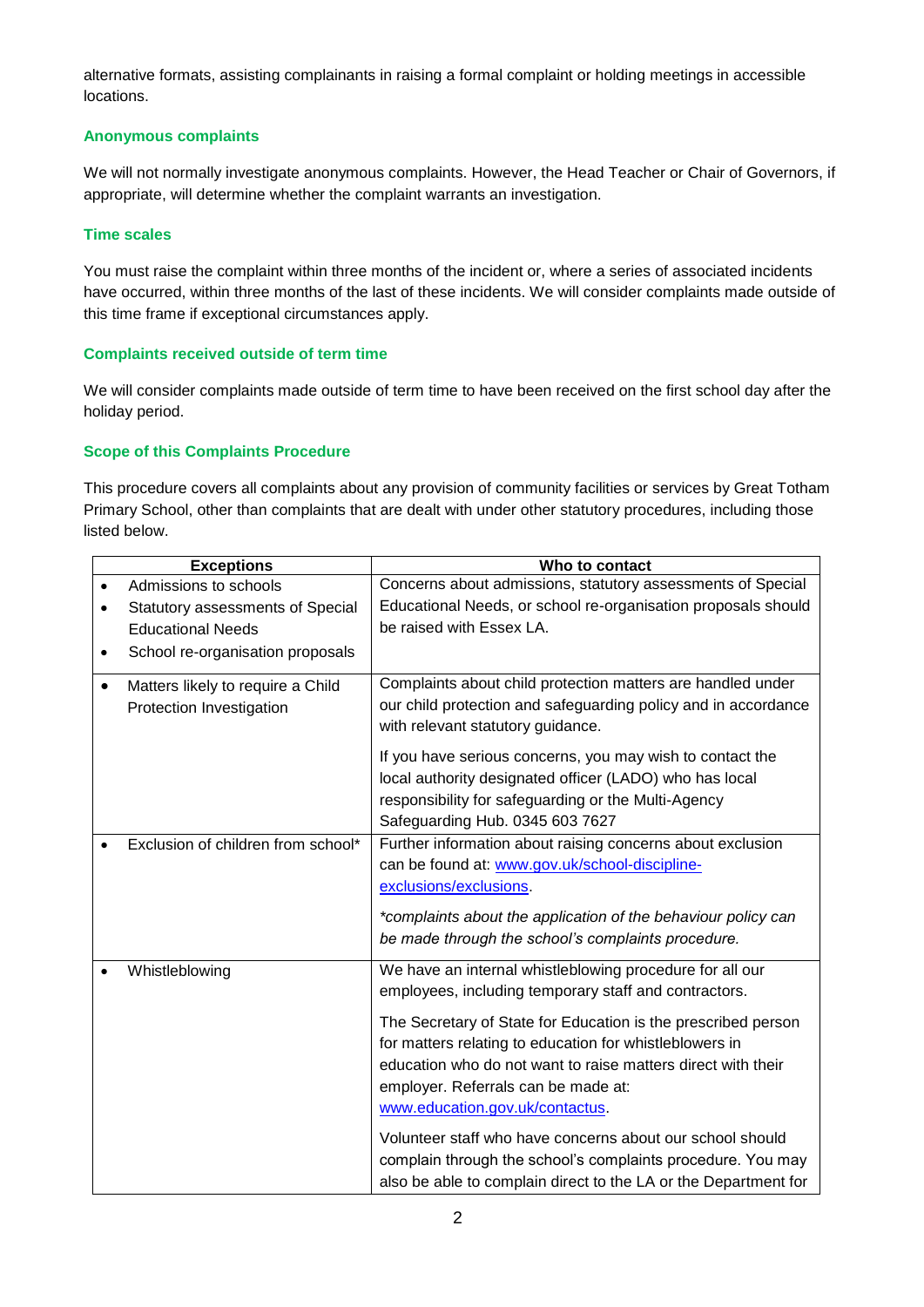|                                                                                                          | Education (see link above), depending on the substance of<br>your complaint.                                                                                                                                 |
|----------------------------------------------------------------------------------------------------------|--------------------------------------------------------------------------------------------------------------------------------------------------------------------------------------------------------------|
| Staff grievances                                                                                         | Complaints from staff will be dealt with under the school's<br>internal grievance procedures.                                                                                                                |
| Staff conduct                                                                                            | Complaints about staff will be dealt with under the school's<br>internal disciplinary procedures, if appropriate.                                                                                            |
|                                                                                                          | Complainants will not be informed of any disciplinary action<br>taken against a staff member as a result of a complaint.<br>However, the complainant will be notified that the matter is<br>being addressed. |
| Complaints about services<br>provided by other providers who<br>may use school premises or<br>facilities | Providers should have their own complaints procedure to deal<br>with complaints about service. Please contact them direct.                                                                                   |
| National Curriculum - content                                                                            | Please contact the Department for Education at:<br>www.education.gov.uk/contactus                                                                                                                            |

If other bodies are investigating aspects of the complaint, for example the police, local authority (LA) safeguarding teams or Tribunals, this may impact on our ability to adhere to the timescales within this procedure or result in the procedure being suspended until those public bodies have completed their investigations.

If a complainant commences legal action against Great Totham Primary School in relation to their complaint, we will consider whether to suspend the complaints procedure in relation to their complaint until those legal proceedings have concluded.

#### **Resolving complaints**

At each stage in the procedure, we want to resolve the complaint. If appropriate, we will acknowledge that the complaint is upheld in whole or in part. In addition, we may offer one or more of the following:

- an explanation
- an admission that the situation could have been handled differently or better
- an assurance that we will try to ensure the event complained of will not recur
- an explanation of the steps that have been or will be taken to help ensure that it will not happen again and an indication of the timescales within which any changes will be made
- an undertaking to review school policies in light of the complaint
- an apology.

#### **Withdrawal of a Complaint**

If a complainant wants to withdraw their complaint, we will ask them to confirm this in writing.

#### **Stage 1**

The Head Teacher (or Chair of Governors) will record the date the complaint is received and will acknowledge receipt of the complaint in writing (either by letter or email) within 3 school working days.

The Head Teacher will seek to:

- Establish what has happened so far, and who has been involved;
- Clarify the nature of the complaint and what remains unresolved;
- Meet with the complainant or contact them (if unsure or further information is necessary);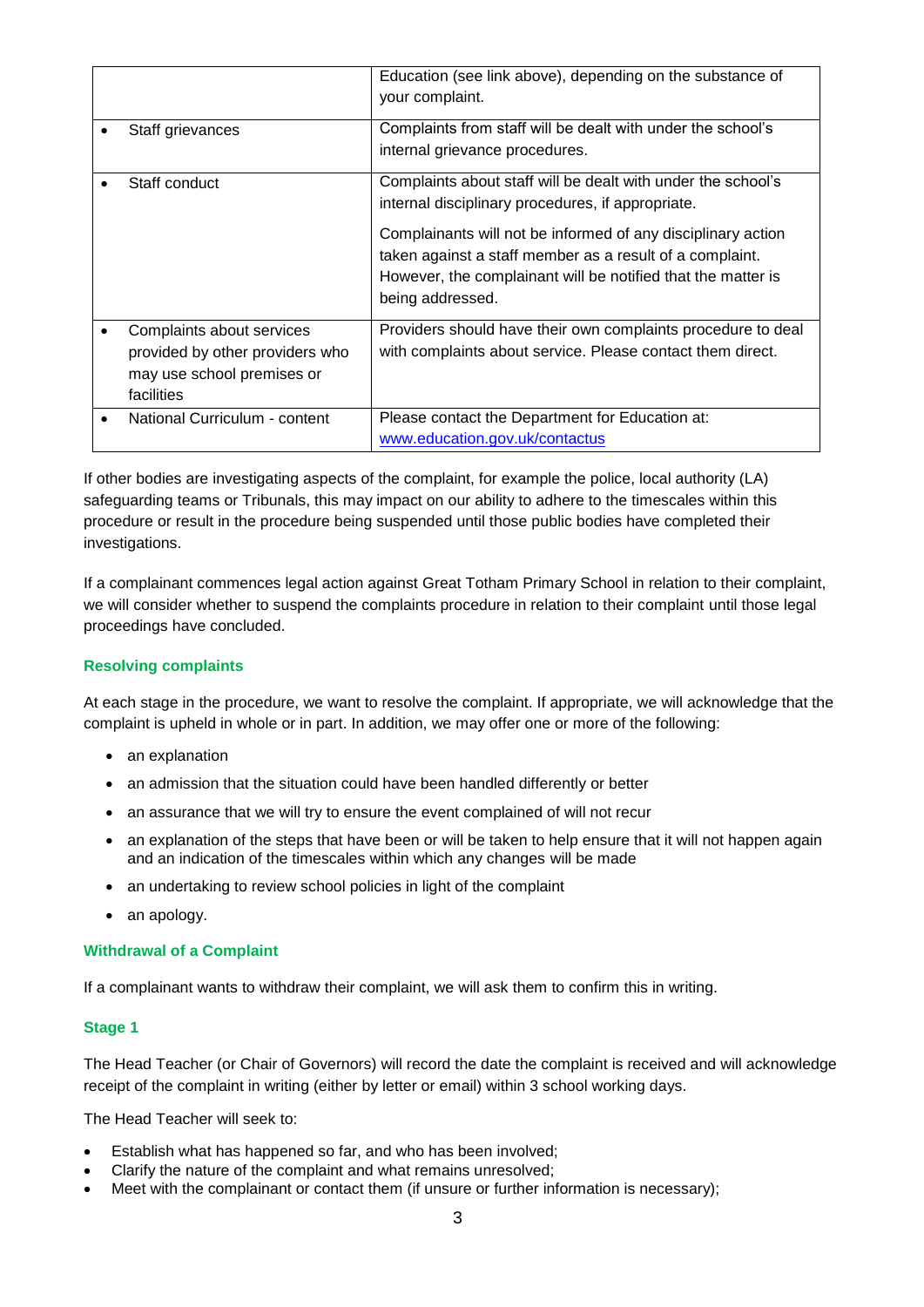- Clarify what the complainant feels would put things right;
- Interview those involved in the matter and/or those complained of, allowing them to be accompanied if they wish;
- Conduct the interview with an open mind and be prepared to persist in the questioning;
- Keep notes of the interview.

*Note: The Head Teacher may delegate the investigation to another member of the school's senior leadership team but not the decision to be taken.*

At the conclusion of their investigation, the Head Teacher will provide a formal written response within 10 school days of the date of receipt of the complaint.

If the Head Teacher is unable to meet this deadline, they will provide the complainant with an update and revised response date.

The response will detail any actions taken to investigate the complaint and provide a full explanation of the decision made and the reason(s) for it. Where appropriate, it will include details of actions taken to resolve the complaint.

The Head Teacher will advise the complainant of how to escalate their complaint should they remain dissatisfied with the outcome of Stage 1.

If the complaint is about the Head Teacher, or a member of the governing body (including the Chair or Vice-Chair), a suitably skilled governor will be appointed to complete all the actions at Stage 1.

If the complaint is:

- jointly about the Chair and Vice Chair or
- the entire governing body or
- the majority of the governing body

Stage 1 will be considered by an independent investigator appointed by the governing body. At the conclusion of their investigation, the independent investigator will provide a formal written response.

# **Stage 2**

If the complainant is dissatisfied with the outcome at Stage 1 and wishes to take the matter further, they can escalate the complaint to Stage 2 – a meeting with members of the governing body's complaints committee, which will be formed of the first three, impartial, governors available. This is the final stage of the complaints procedure.

A request to escalate to Stage 2 must be made to the Clerk, via the school office, within 5 school working days of receipt of the Stage 1 response.

The Clerk will record the date the complaint is received and acknowledge receipt of the complaint in writing (either by letter or email) within 3 school working days.

Requests received outside of this time frame will only be considered if exceptional circumstances apply.

The Clerk will write to the complainant to inform them of the date of the meeting. They will aim to convene a meeting within 20 school working days of receipt of the Stage 2 request. If this is not possible, the Clerk will provide an anticipated date and keep the complainant informed.

If the complainant rejects the offer of three proposed dates, without good reason, the Clerk will decide when to hold the meeting. It will then proceed in the complainant's absence on the basis of written submissions from both parties.

The complaints committee will consist of at least three governors with no prior involvement or knowledge of the complaint. Prior to the meeting, they will decide amongst themselves who will act as the Chair of the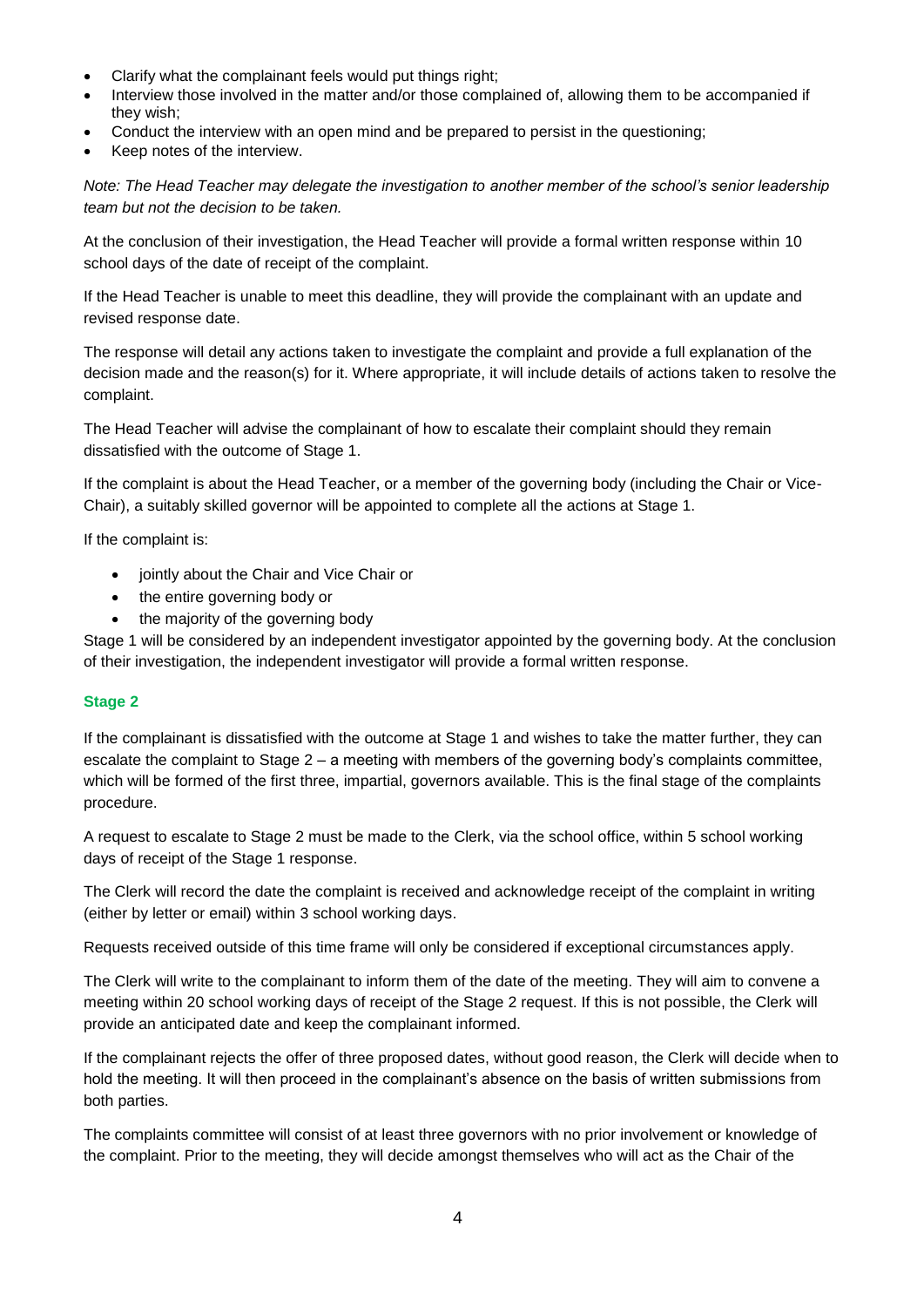Complaints Committee. If there are fewer than three governors available, the Clerk will source any additional, independent governors through another local school or through their LA's Governor Services team.

The committee will decide whether to deal with the complaint by inviting parties to a meeting or through written representations, but in making their decision they will be sensitive to the complainant's needs.

If the complainant is invited to attend the meeting, they may bring someone along to provide support. This can be a relative or friend. Generally, we do not encourage either party to bring legal representatives to the committee meeting.

Representatives from the media are not permitted to attend.

At least 10 school working days before the meeting, the Clerk will:

- confirm and notify the complainant of the date, time and venue of the meeting, ensuring that, if the complainant is invited, the dates are convenient to all parties and that the venue and proceedings are accessible
- request copies of any further written material to be submitted to the committee at least 5 school working days before the meeting.

The committee will not normally accept, as evidence, recordings of conversations that were obtained covertly and without the informed consent of all parties being recorded.

The committee will also not review any new complaints at this stage or consider evidence unrelated to the initial complaint to be included. New complaints must be dealt with from Stage 1 of the procedure.

The meeting will be held in private. Electronic recordings of meetings or conversations are not normally permitted unless a complainant's own disability or special needs require it. Prior knowledge and consent of all parties attending must be sought before meetings or conversations take place. Consent will be recorded in any minutes taken.

The committee will consider the complaint and all the evidence presented. The committee can:

- uphold the complaint in whole or in part
- dismiss the complaint in whole or in part.

If the complaint is upheld in whole or in part, the committee will:

- decide on the appropriate action to be taken to resolve the complaint
- where appropriate, recommend changes to the school's systems or procedures to prevent similar issues in the future.

The Chair of the Committee will provide the complainant and the school with a full explanation of their decision and the reason(s) for it, in writing, within 10 school working days.

The letter to the complainant will include details of how to contact the Department for Education if they are dissatisfied with the way their complaint has been handled.

If the complaint is about:

- jointly the Chair and Vice Chair
- the entire governing body
- the majority of the governing body

Stage 2 will be heard by a committee of independent governors i.e. from another school.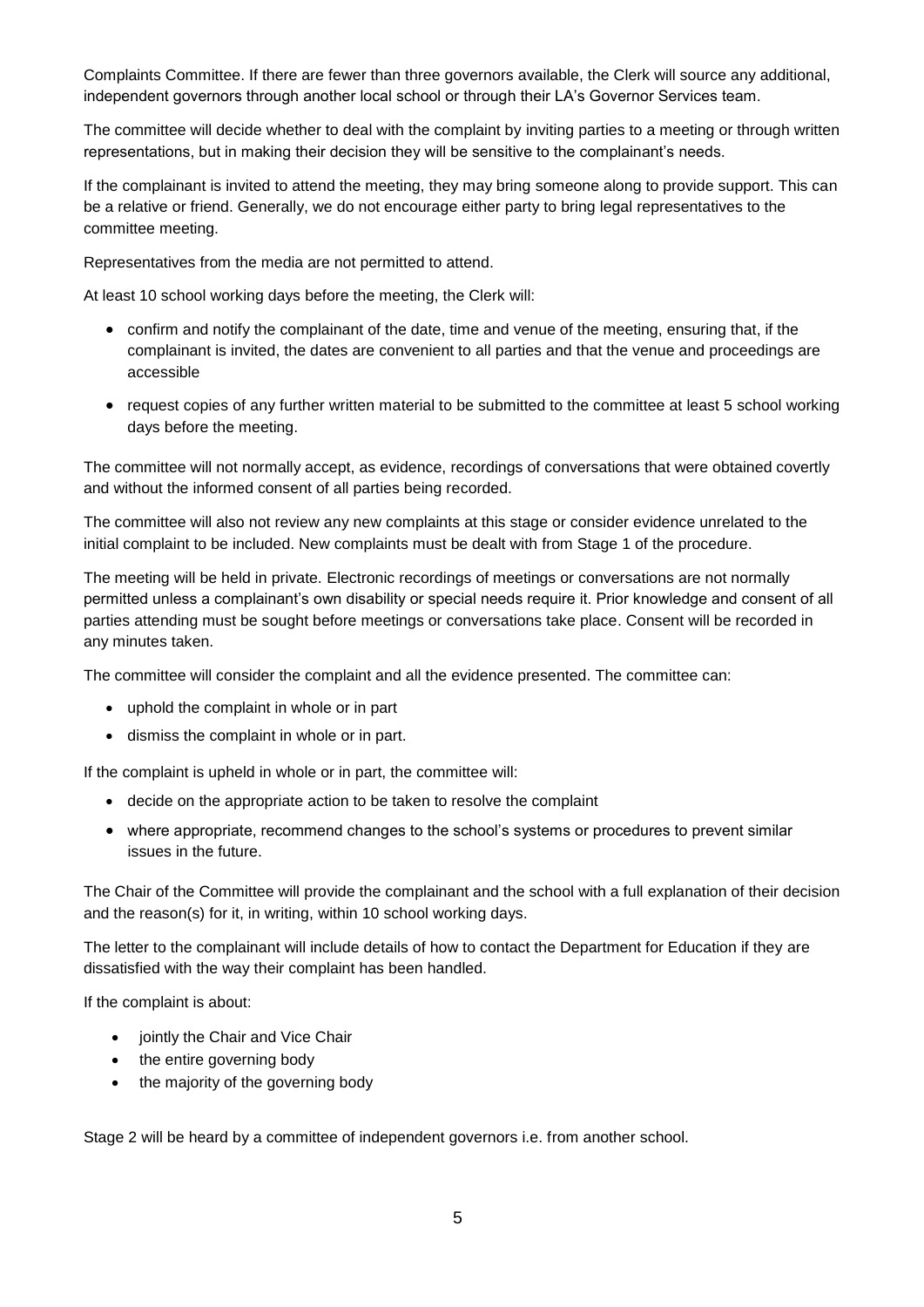The response will detail any actions taken to investigate the complaint and provide a full explanation of the decision made and the reason(s) for it. Where appropriate, it will include details of actions Great Totham Primary School will take to resolve the complaint.

The response will also advise the complainant of how to escalate their complaint should they remain dissatisfied.

#### **Next Steps**

If the complainant believes the school did not handle their complaint in accordance with the published complaints procedure or they acted unlawfully or unreasonably in the exercise of their duties under education law, they can contact the Department for Education after they have completed Stage 2.

The Department for Education will not normally reinvestigate the substance of complaints or overturn any decisions made. They will consider whether the school has adhered to education legislation and any statutory policies connected with the complaint.

The complainant can refer their complaint to the Department for Education online at: [www.education.gov.uk/contactus,](http://www.education.gov.uk/contactus) by telephone on: 0370 000 2288 or by writing to:

Department for Education Piccadilly Gate Store Street Manchester M1 2WD.

# **Managing Serial, malicious or vexatious complaints**

In the event that the school is subject to serial, malicious or vexatious complaints then the Department for Education guidelines in handling the matter will be consulted.

#### **Data Protection**

The school processes any personal data collected as part of the operation of this policy in accordance with its data protection policy.

Any data collected is held securely and accessed by, and disclosed to, individuals only for the purposes of making decisions related to this policy. All data collected will be held in accordance with the school's retention schedule. Inappropriate access or disclosure of employee data constitutes a data breach and should be reported in accordance with the school's data protection policy immediately. It may also constitute a disciplinary offence, which will be dealt with under the school's disciplinary procedure.

#### **Evaluation & Review**

The governing body is responsible for evaluating and reviewing this policy in the light of government advice and requirements. Following a resolved or signed off formal complaint, the governing body will discuss any issues arising and consider any need to adjust school policies or procedures. This evaluation takes place without any reference to the complainant's identity or anyone else involved.

This policy was agreed by the Resources Committee November 2014

| <b>Review Date:</b> | <b>Comments</b>                                |
|---------------------|------------------------------------------------|
|                     |                                                |
| November 2015       | Approved, no changes.                          |
| November 2016       | Minor changing to words to improve clarity     |
| November 2017       | Compared with EPHA model, in line. And agreed. |

This policy is reviewed annually by the Resources Committee.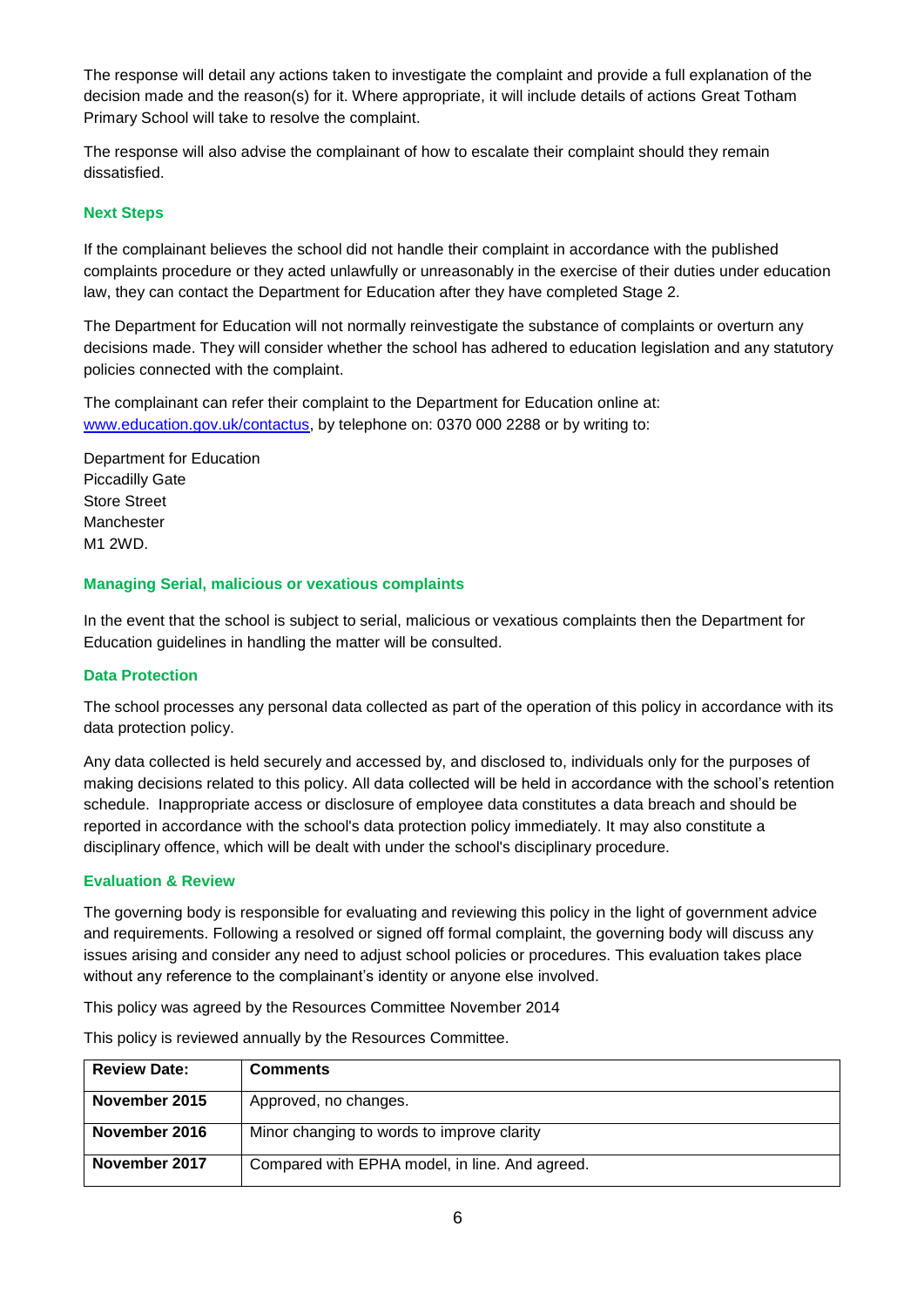| November 2018 | <b>GDPR</b> statement added                         |
|---------------|-----------------------------------------------------|
| November 2019 | Policy re-written in light of updated DfE guidance. |
| November 2020 | Two additions in line with updated DfE guidance     |
| October 2021  | No changes having consulted DfE model               |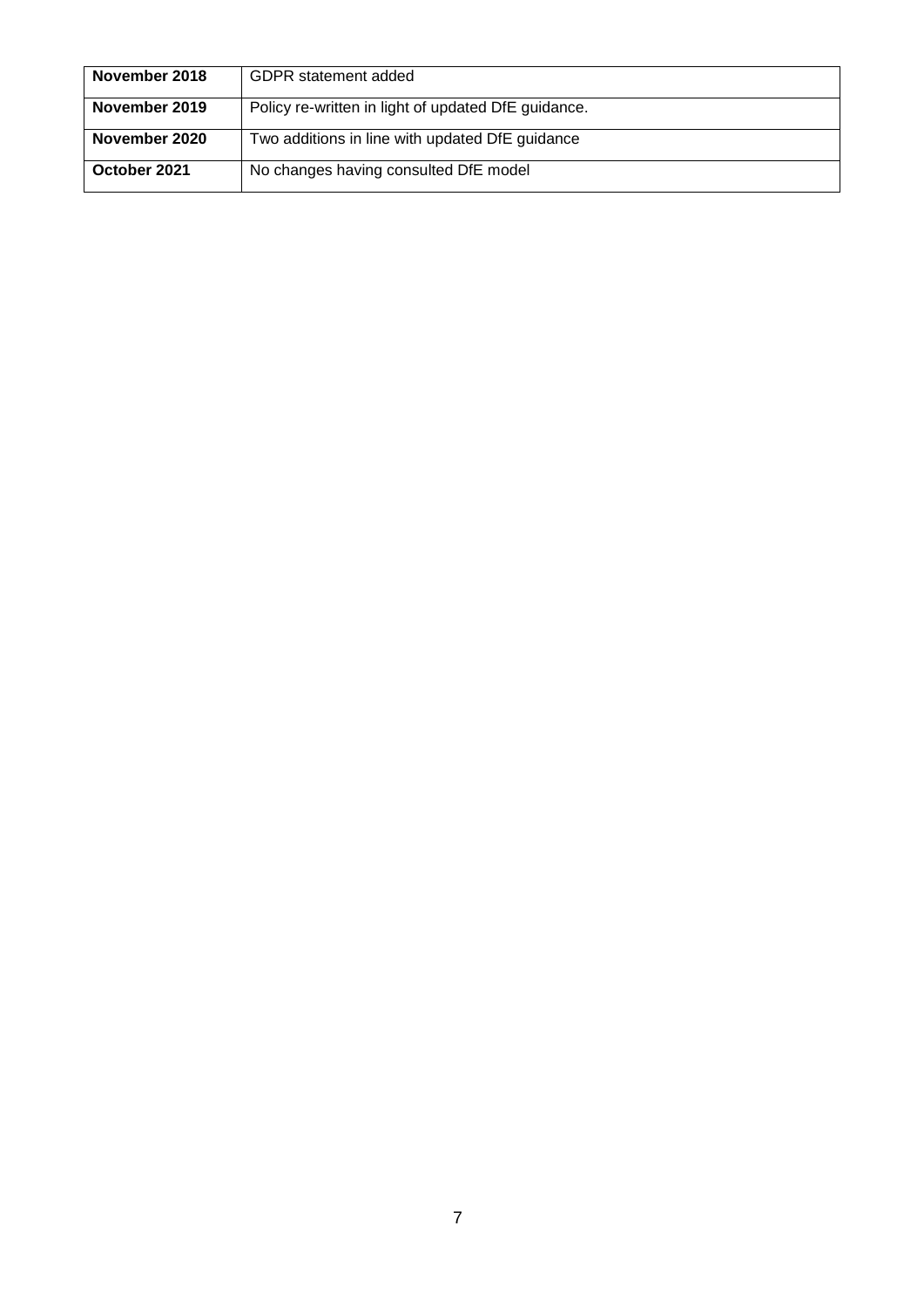# **Complaint Form Template**

**Your name:**

**Pupil's name (if relevant):**

**Your relationship to the pupil (if relevant):**

**Address:** 

**Postcode: Day time telephone number: Evening telephone number:**

**Please give details of your complaint, including whether you have spoken to anybody at the school about it.**